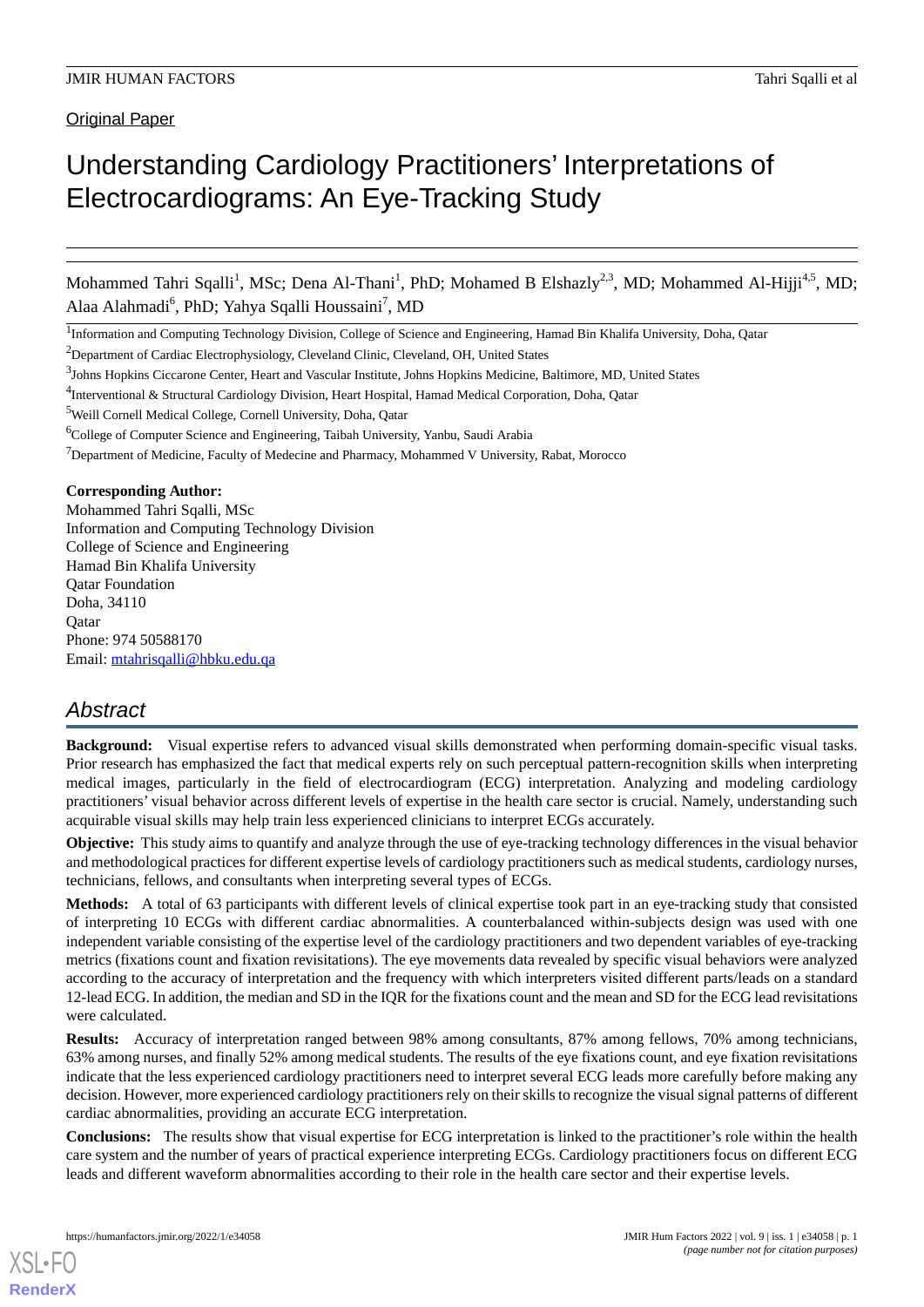#### **KEYWORDS**

eye tracking; electrocardiogram; ECG interpretation; cardiology practitioners; human-computer interaction; cardiology; ECG

### *Introduction*

Visual expertise refers to advanced visual skills demonstrated when executing domain-specific visual tasks [\[1\]](#page-7-0). Understanding health care practitioners'visual expertise is crucial in clarifying how to best acquire accurate interpretations of medical images. Visual expertise may be gained through clinical experience, active learning, or teaching. In the context of this study, we shed light on the visual skill of electrocardiogram (ECG) interpretation and, more specifically, on the methodological practices used by cardiology practitioners when conducting visual 12-lead ECG interpretations [[2](#page-7-1)[,3](#page-7-2)]. State-of-the-art visual expertise research has primarily focused on the medical image interpretations of x-rays, mammograms [[4](#page-7-3)[,5](#page-7-4)], and computed tomography and magnetic resonance imaging scans [\[6](#page-7-5),[7\]](#page-7-6). This study is one of few others  $[3,8-11]$  $[3,8-11]$  $[3,8-11]$  $[3,8-11]$  $[3,8-11]$  that explores how visual expertise contributes to the accuracy of ECG interpretation.

The importance of conducting this study stems from the fact that the ECG is one of the most used medical tests in modern medicine, reaching over 300 million ECGs done annually in the United States alone [\[12](#page-8-2)]. In addition, accurate interpretation remains a challenge since there appears to be significant erroneous interpretation rates among nurses, residents, and fellows [\[3](#page-7-2)]. Another challenge facing ECG interpreters is the variation in the interpretation procedures and guidelines across different regulating bodies and institutions [[13\]](#page-8-3). Thus, there is a need for additional insights to establish better educational and working practices that suit the different expertise levels of cardiology practitioners to acquire the essential skills for accurately interpreting the ECG. Previous studies focusing on visual expertise in ECG interpretation have mainly restricted their emphasis to the visual aspect of interpretation. Those studies focus primarily on generating eye movement heat maps and statistical data [[3,](#page-7-2)[8](#page-8-0)[-11](#page-8-1)]. However, those same studies lack a discussion on the link between the observational visual behavior of the interpreter and the ECG diagnosis strategy, a critical element that contributes to an accurate ECG interpretation [\[3](#page-7-2)].

This study extends the results of our initial work [[14](#page-8-4)[-19](#page-8-5)] under the theme of where does the use of technology fall in the medical landscape. More precisely, one of our studies [\[14](#page-8-4)] is aimed at understanding how medical students start to acquire the skill of ECG interpretation. This study focuses more on the cardiology practitioners who interpret ECGs as part of their daily clinical practice. The essence of this study is to pave the way for understanding the link between observational visual behavior and final ECG diagnostics as an element of visual expertise for ECG interpretation. The objective of our study is to quantify and analyze, using eye-tracking technology, differences in cardiology practitioners'visual expertise in ECG interpretation. This quantification is done considering the number of years of practitioners' clinical experience as they advance their medical careers. To reach this objective, we identify eye-tracking metrics

 $XS$  • FO **[RenderX](http://www.renderx.com/)** that serve this purpose and provide insights into interpretation methodological strategies underpinning accurate ECG interpretation. We then conduct an eye-tracking study with five different categories of cardiology practitioners with different expertise levels. The quantitative results provide insights into interpretation methodological strategies underpinning accurate ECG interpretation, which varies according to the number of years of practical experience in ECG interpretation. Finally, ECG interpretation trends among the pool of participants are unveiled by creating matches between eye fixation heat maps and other eye-tracking metrics.

# *Methods*

#### **Hypotheses**

Related works focusing on the relationship between visual expertise, ECG interpretation [[3](#page-7-2)[,8](#page-8-0)-[11\]](#page-8-1), and other clinical fields [[4](#page-7-3)[-7](#page-7-6)] requiring medical images interpretation were taken into consideration before creating the following hypotheses. The eye-tracking study by Davies et al [\[10](#page-8-6)] especially inspired our second and third hypothesis as the authors noted that experienced interpreters adopt a duel processing model of ECG interpretation. Additionally, the study by Wu et al [[3\]](#page-7-2) also emphasized this nuance among different categories of medical practitioners. The following are our three hypotheses:

- 1. There exists a significant quantifiable difference in the accuracy of the interpretation of each expertise level category of participants as they gain more years of experience.
- 2. There is a significant correlation between the number of years of participant's experience, depicted by their cardiology practitioner roles, and their fixations' behavior around specific areas of the ECG, demonstrated by the fixations count.
- 3. There is a significant correlation between the number of years of participant's experience, depicted by their cardiology practitioner roles, and their eye movement transition frequency between different parts/leads on the standard 12-lead ECG, demonstrated by fixation revisitations.

#### **Study Design**

The conducted study uses eye-tracking technology to quantify and understand differences in human visual behavior during ECG interpretation. With different clinical roles in the health care sector, recruited participants were tasked with interpreting 10 ECGs with different types of cardiac abnormalities. During their interpretation, their eye movements were recorded using an eye tracker and the collected eye movements data was analyzed quantitatively. Participants were also tasked with selecting their final diagnosis for each ECG from among four available choices or writing down a diagnosis other than those proposed. The choices for each ECG are available in [Multimedia](#page-7-7) [Appendix 1.](#page-7-7)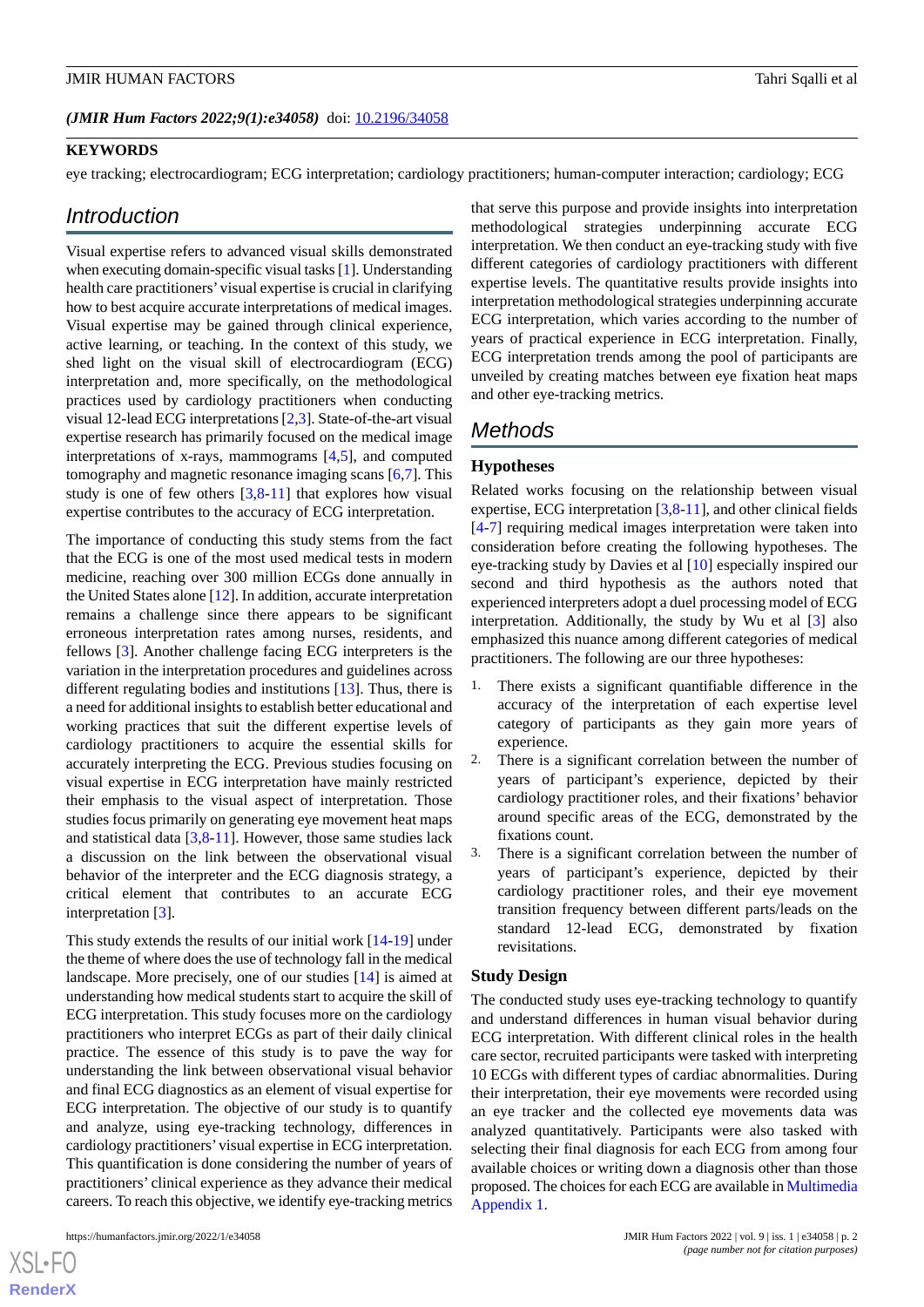The experiment used a counterbalanced within-subjects design with the following one independent variable: the expertise level of the cardiology practitioner. This can be quantified as a categorical variable based on the number of years of ECG interpretation experience, as described in [Table 1.](#page-2-0) Medical practitioners may also be placed in one of the clinical categories/roles highlighted in [Table 1](#page-2-0).

Two measured dependent eye-tracking variables were expected to change when the independent variable changed. These two variables are measured according to our definition of grid-based areas of interest (AOIs). A sample grid-based AOI applied to the normal sinus rhythm ECG can be referred to in [Multimedia](#page-7-8) [Appendix 2](#page-7-8). Our explanation behind our choice for the grid-based AOIs can be found in our previous work [\[14](#page-8-4)]. The following are the two dependent variables:

<span id="page-2-0"></span>The average fixations count for each ECG lead for each category of participant

|  | <b>Table 1.</b> Corresponding variables to each hypothesis. |  |  |  |
|--|-------------------------------------------------------------|--|--|--|
|--|-------------------------------------------------------------|--|--|--|

The average fixation revisitations for each ECG lead for each category of participant

The experiment also had one control variable. The time given for each participant to look at each ECG was limited to 30 seconds. This time limit allowed for all categories of participants to be held to the same standards in terms of the amount of time given for them to analyze each case. This time limit was chosen by consulting the cardiology consultant and professor involved in designing this experiment. The time is also supported by studies investigating the choice of this parameter within different categories of medical practitioners such as medical students and consultants. The time allowed for scanning an ECG was found to have no statistically significant effect on the result of the diagnosis [[20\]](#page-8-7). It was also found that there is a negative correlation between the duration spent looking at an ECG and the accuracy of the final interpretation provided [\[21](#page-8-8)].

| Hypothesis   | Independent variable | Dependent variable            |
|--------------|----------------------|-------------------------------|
| Hypothesis 1 | Years of experience  | Accuracy of interpretation    |
| Hypothesis 2 | Years of experience  | Fixations count               |
| Hypothesis 3 | Years of experience  | <b>Fixation revisitations</b> |

#### **Participants**

[Table 1](#page-2-0) summarizes the demographics of the participants included in this study. A total of 63 participants with varying ECG interpretation expertise were recruited from a university campus and a cardiac hospital. Participants were recruited based on their medical category represented by their job title/role in clinical practice. The mean age was 28 (SD 4) years. In addition, participants were asked to provide an approximation of their years of work experience in ECG interpretation. The medical categories are defined as follows:

- Junior medical students: those in a preclinical curriculum
- Senior medical students: those in a clinical curriculum
- Nurses: nurses either serving in the catheterization laboratory or the cardiac care unit
- Technicians: cardiovascular technologists working in a cardiac catheterization laboratory
- Fellows: physicians undergoing postgraduate training in cardiology
- Cardiology consultants: board-certified independent cardiology practitioners

#### **Stimuli Design**

The ECG stimuli were acquired from the collection belonging to the cardiology consultant involved in designing the experiment. Since the study is motivated by quantifying visual behavior across different expertise levels of different health care practitioners, we selected ECGs commonly encountered by all those categories in their day-to-day medical practice [[22\]](#page-8-9). The ECGs sampled are defined in [Multimedia Appendix 3.](#page-7-9) We limited our selection to 10 representative ECG cases.

#### **Apparatus**

A Tobii Pro X2-60 eye tracker and iMotions version 8.1 software [[23\]](#page-8-10) were used to track eye movements with a frequency of 60 Hz  $(\pm 1$  Hz). In addition, keyboard presses and mouse input were recorded to register the participants'responses showing their final diagnosis for each ECG. The study was conducted on a 25-inch diagonal laptop monitor with a resolution of 1366 by 768 pixels.

#### **Ethics**

This study received institutional review board approval from the ethical board of both the Qatar Biomedical Research Institute at Hamad bin Khalifa University [[24\]](#page-8-11) under the research protocol number QBRI-IRB-2020-01-009 and the Hamad Medical Corporation under the research protocol number MRC-02-20-714. Approvals were granted before the start of the experiment. Institutional review board approval guarantees that all study methods were conducted following the guidelines and recommendations of international regulatory agencies [\[24\]](#page-8-11).

### **Analysis**

#### *Hypotheses Testing Methods*

The three hypotheses regarding participants' visual behavior toward ECG interpretation were tested as follows.

#### **Analysis Method for Testing Hypothesis 1**

To test the first hypothesis, interpretations were assessed for participants' accuracy by determining if they chose the correct ECG diagnosis from among the four offered choices. Analyzing the participants' accuracy of interpretation scores using the Cramér V statistical test contributed toward constructing a clear understanding of how much the interpreters understood the ECG

[XSL](http://www.w3.org/Style/XSL)•FO **[RenderX](http://www.renderx.com/)**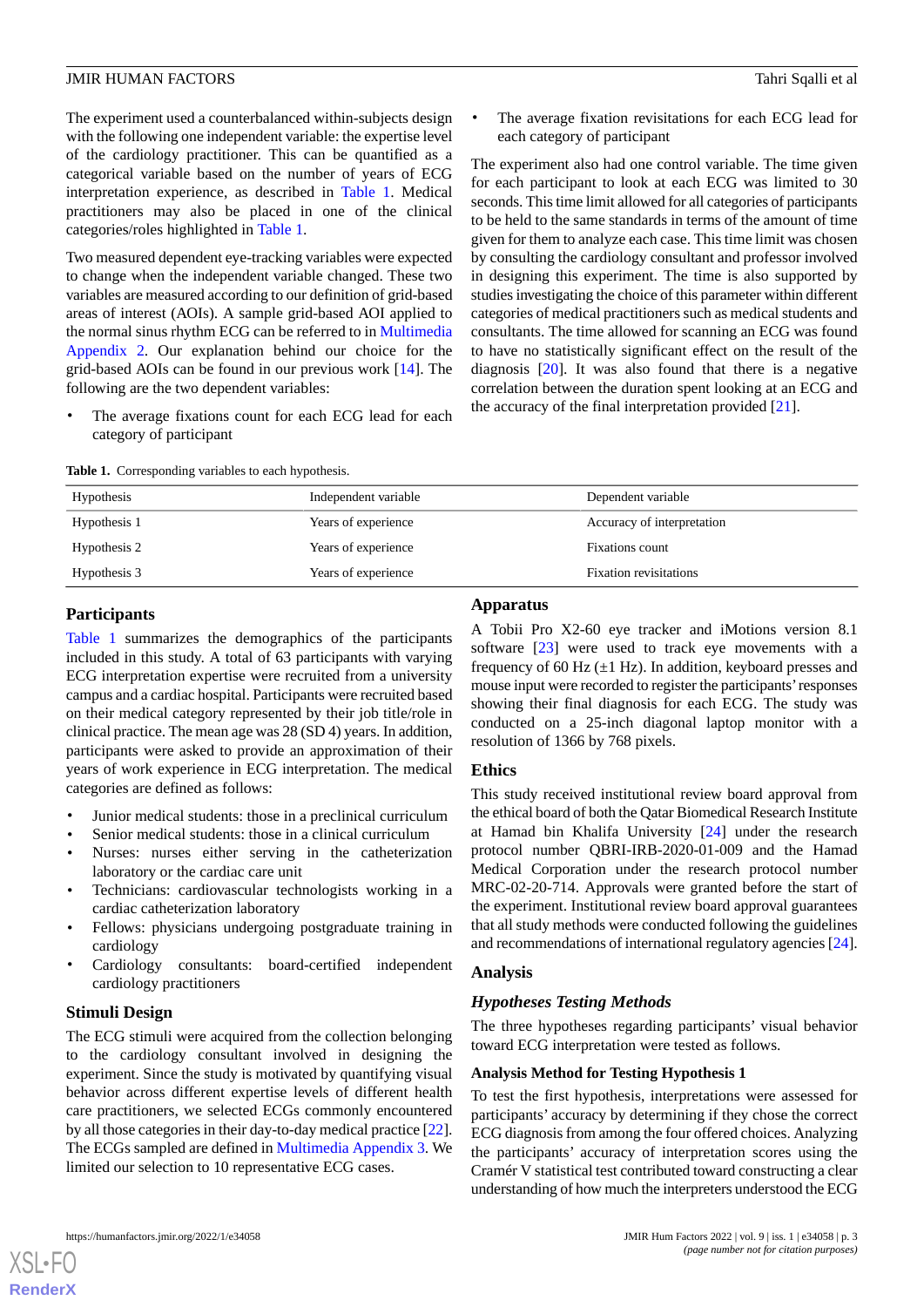signals and its waveform abnormalities presented to them throughout the 10 ECG cases.

#### **Analysis Method for Testing Hypothesis 2**

To test the second hypothesis, interpretations were assessed for the frequency with which the participants fixated on ECG images. This assessment was done by comparing eye movement behavior for the five categories. Eye movement was quantified using a median fixations count for each participant. A prior study showed that the average duration for one fixation ranged from 150 to 300 milliseconds [[25\]](#page-8-12). Although the average fixation duration span has a fixed range, the fixation count provides a more accurate depiction of the interpreter's attention. The fixations count number represents the interpreter's engagement with different ECG leads suggesting that the greater the median fixation duration, the greater the level of engagement [[3\]](#page-7-2).

#### **Analysis Method for Testing Hypothesis 3**

To test the third hypothesis, interpretations were assessed for the frequency with which the interpreters revisit different areas, or leads, in the ECG. This was done by comparing each participant's average ECG lead revisitation among the five categories. A *lead revisitation* is defined as the interpreter fixating again on a particular lead after visiting it previously.

# *Results*

# **Results for Testing Hypothesis 1**

[Figure 1](#page-3-0) summarizes the accuracy of the participants' answers across the 10 showcased ECGs. Consultants are the most accurate interpreters, with an accuracy percentage of 97.8%. Fellows are the second most accurate, with an overall accuracy of 87%, followed by technicians with an accuracy of 70%. Nurses were the least accurate of those with working experience, with an accuracy of 63%. Finally, medical students were overall the least accurate category with an accuracy of 52.2%. A chi-square test was conducted since the interpretation response data is dichotomous. The obtained *P* value was .02, which shows that there is a statistically significant difference in interpretation accuracy between the five categories. To calculate the effect size of the chi-square independence test, we used the Cramér V, providing a value of 0.36 that indicates a weak association between the categories. Although some ECGs were easy to interpret correctly (eg, the normal sinus rhythm), other ECGs, including the ventricular paced rhythm and the left bundle branch block, were harder to interpret correctly.

<span id="page-3-0"></span>**Figure 1.** Accuracy of the participants' answers across the 10 showcased ECGs. ECG: electrocardiogram.



 $X$ SL•F $C$ **[RenderX](http://www.renderx.com/)**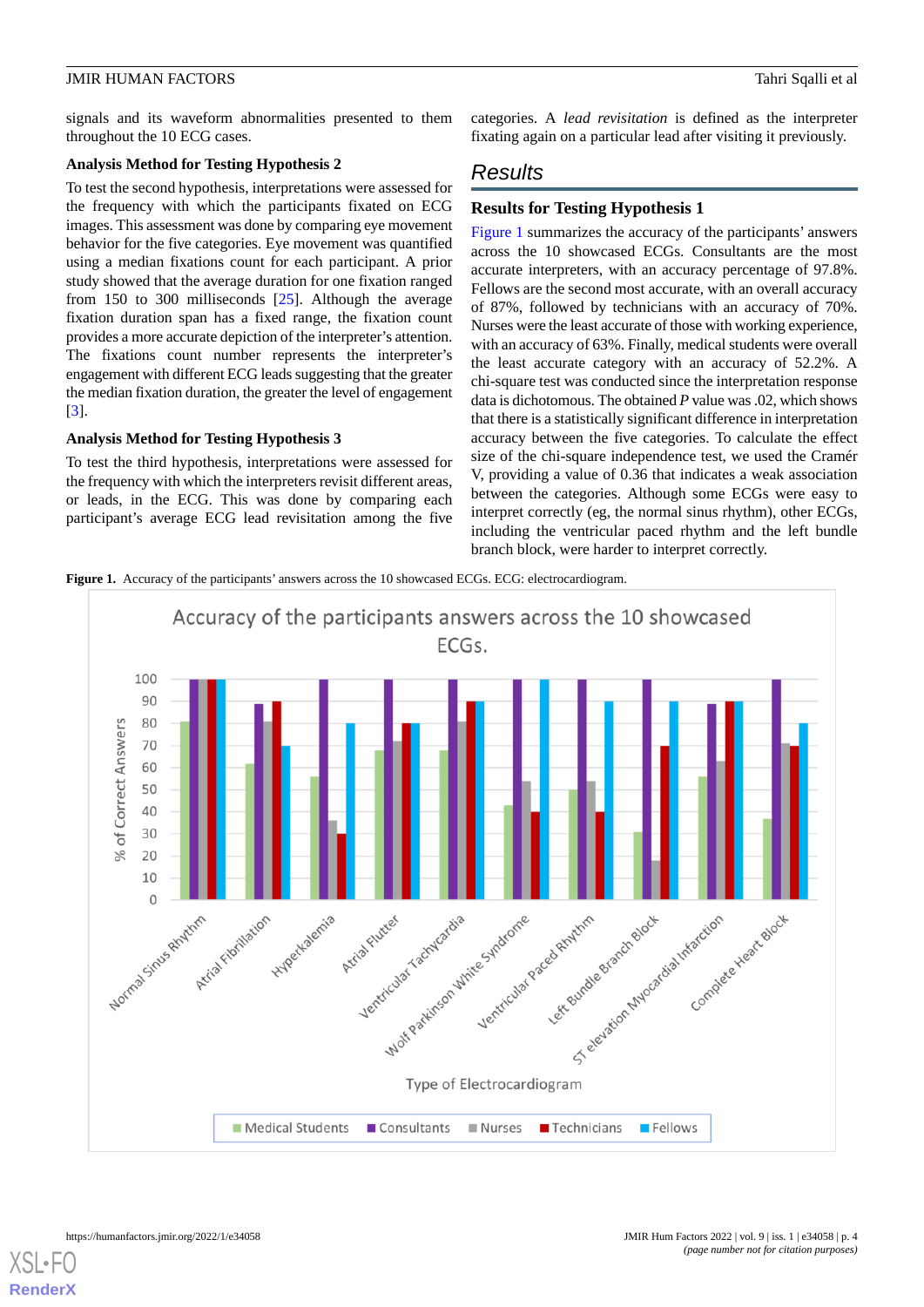### **Results for Testing Hypothesis 2**

[Table 2](#page-4-0) summarizes the median and SD from the IQR for the total fixations count per participant for all leads in the ECG. The fixations data follows a nonnormal, left-skewed distribution. Total fixation counts were calculated for the 10 ECGs for 300 seconds. [Table 2](#page-4-0) also includes the median and SD from the IQR for the fixation count per lead across all 10 ECGs. Consultants are the category with the lowest number of fixations, while medical students have the highest number of fixations. Applying the Kruskal-Wallis test to the total fixations count data resulted in a *P* value of .03, which showed there is a statistically significant difference in participants' fixation count.

<span id="page-4-0"></span>**Table 2.** Demographics for the participants included in the eye-tracking study.

| Feature and demographics       | Participants, n |  |
|--------------------------------|-----------------|--|
| <b>Medical category</b>        |                 |  |
| Medical students (junior year) | 9               |  |
| Medical students (senior year) | $10\,$          |  |
| Fellows                        | 11              |  |
| Technicians                    | $10\,$          |  |
| Nurses                         | 14              |  |
| Consultants                    | 9               |  |
| Age (years)                    |                 |  |
| $20 - 23$                      | $10\,$          |  |
| $23 - 25$                      | 9               |  |
| $26 - 30$                      | $21\,$          |  |
| $30 - 35$                      | $11\,$          |  |
| $35 - 45$                      | $12\,$          |  |
| Gender                         |                 |  |
| Male                           | 51              |  |
| Female                         | $12\,$          |  |
| <b>Years of experience</b>     |                 |  |
| $0$ years                      | $10\,$          |  |
| 1 year                         | 9               |  |
| 2-5 years                      | 15              |  |
| 5-10 years                     | $22\,$          |  |
| $\geq$ 15 years                | $\overline{7}$  |  |

#### **Results for Testing Hypothesis 3**

[Table 3](#page-5-0) summarizes the median total fixations count per participant and median fixation count per lead per participant, while [Table 4](#page-5-1) summarizes the mean and SD of the ECG lead revisitations for each category of participants. The ECG lead revisitations data follows a normal distribution. On average, technicians are the category of participants with the highest number of revisitations for each lead with an average of 3.61

revisitations, while consultants are the category that revisits a lead the least with an average of 2.01 revisitations. However, based on the SD results, variation among participants in the same category was the highest among nurses and the lowest among technicians. A one-way analysis of variance test was applied to the data, showing an *F* value of 30.56, which is larger than the critical  $F$  value (2.36). We measured the effect size using the Eta squared formula and the result is  $\eta^2 = 0.36$ .

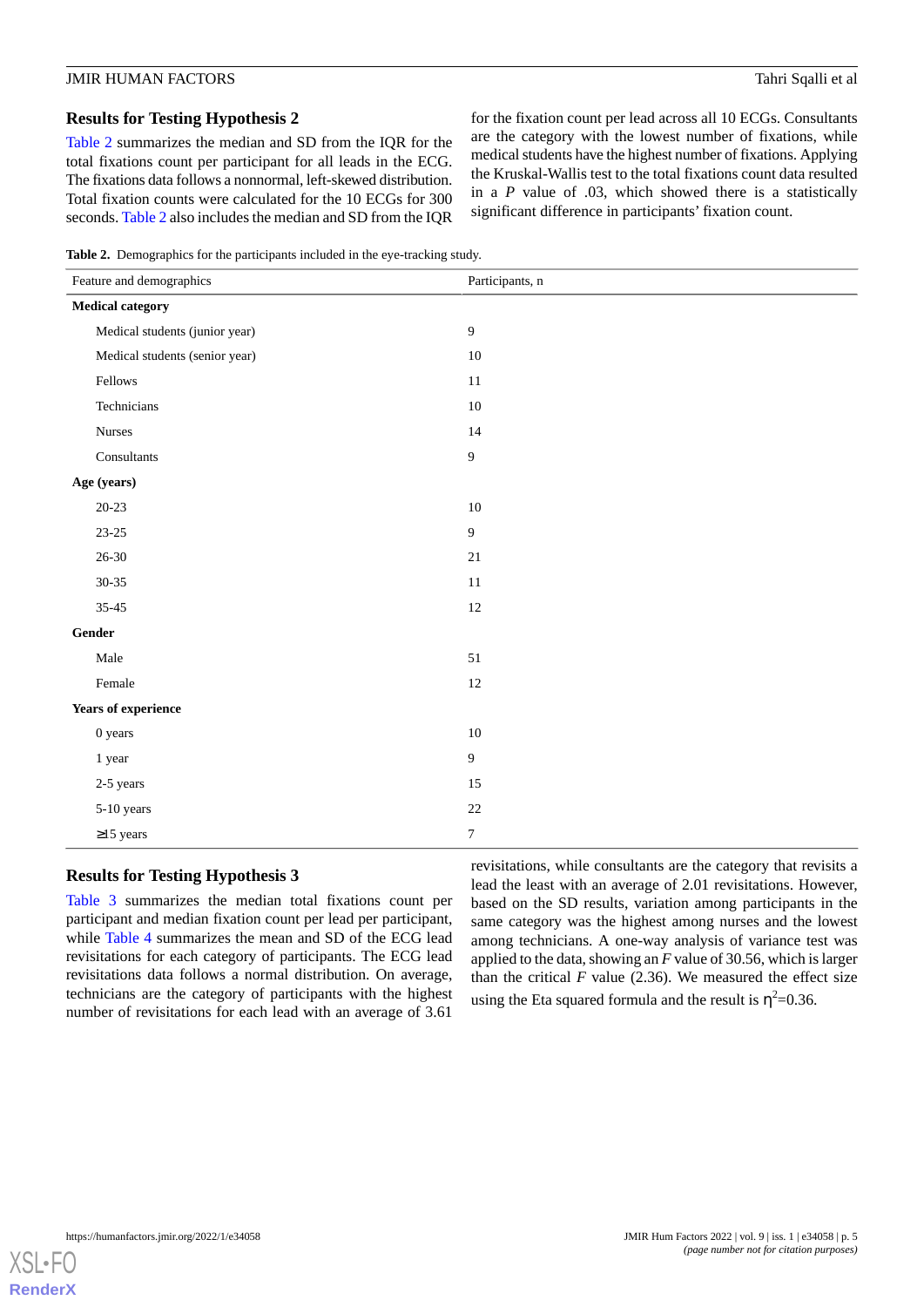<span id="page-5-0"></span>**Table 3.** Median total fixations count per participant and median fixation count per lead per participant.

| Category         | Fixations count per participant (for all $ECGsa$ ) |                 | Fixation count per lead for each ECG |                 |
|------------------|----------------------------------------------------|-----------------|--------------------------------------|-----------------|
|                  | Median                                             | SD from the IOR | Median                               | SD from the IOR |
| Medical students | 2829                                               | 1411            | 9.93                                 | 5.01            |
| Technicians      | 2535                                               | 301             | 10.83                                | 1.27            |
| <b>Nurses</b>    | 2444                                               | 1031            | 9.49                                 | 3.96            |
| Fellows          | 2135                                               | 579             | 9.12                                 | 2.52            |
| Consultants      | 1385                                               | 794             | 6.57                                 | 3.95            |

<span id="page-5-1"></span><sup>a</sup>ECG: electrocardiogram.

**Table 4.** Average electrocardiogram (ECG) lead revisitation per participant for every category.

| Category         | ECG lead revisitation per participant |       |  |
|------------------|---------------------------------------|-------|--|
|                  | Mean $(\mu)$                          | SD(σ) |  |
| Technician       | 3.61                                  | 0.06  |  |
| Nurse            | 3.25                                  | 1.60  |  |
| Medical students | 2.90                                  | 0.85  |  |
| Fellow           | 2.55                                  | 0.67  |  |
| Consultant       | 2.01                                  | 0.98  |  |

# *Discussion*

#### **Insights From the Eye-Tracking Results**

The results indicate that the interpreter's expertise, revealed by the number of years of work experience in ECG interpretation, is the primary influence for both the accuracy of ECG interpretation and the acquired visual expertise strategies. Through the analysis of the three hypotheses, three main findings were confirmed.

First, the accuracy of ECG interpretation correlates with the expertise level of the participant. The results confirm the first hypothesis by indicating that consultants are the category with the most accurate interpretations, while medical students are the category with the least accurate interpretations. In between these two extremes are nurses, technicians, and fellows.

Second, as expertise for participants increases, participants' fixations count on ECG signal waveform abnormalities decreases. This finding translates into participants fixating on the overall ECG for less time while not compromising the accuracy of the interpretation. This finding confirms the second hypothesis.

Third, the results for testing hypothesis 3 confirm that medical practitioners observe and focus on certain ECG leads and waveform abnormalities according to their role in the health care sector and their expertise level. [Figures 2](#page-6-0) and [3](#page-6-1) show sample aggregate heat maps for the differences in fixation distribution across the left bundle branch block and the complete heart block ECGs between the studied categories. The results from the third assessment aiming to confirm the third hypothesis indicate that both consultants and fellows target their fixations on specific leads to identify the correct ECG diagnosis. This finding was also confirmed by looking at the heat maps for different categories across different ECGs other than the ones in [Figures 2](#page-6-0) and [3.](#page-6-1) However, nurses and technicians thoroughly interpreted the ECGs systematically by scanning through all 12 leads and primarily looking at abnormalities in the ST segment and wide QRS complex. This finding explains the high number of fixations per lead measured by the fixations count. This behavior may be because nurses are usually not extensively trained to interpret the ECG the way cardiologists do for a diagnosis but to ensure that signs of imminent heart attacks are not missed. The heat maps of medical students indicate that they randomly fixate on the waveform abnormalities that they first perceive and then continue to transition from one lead to another until the 30-second time limit is over. This finding justifies medical students having the highest number of fixations per ECG case. Heat maps for all the categories of interpreters and all the ECGs can be found in [Multimedia Appendix 4.](#page-7-10)

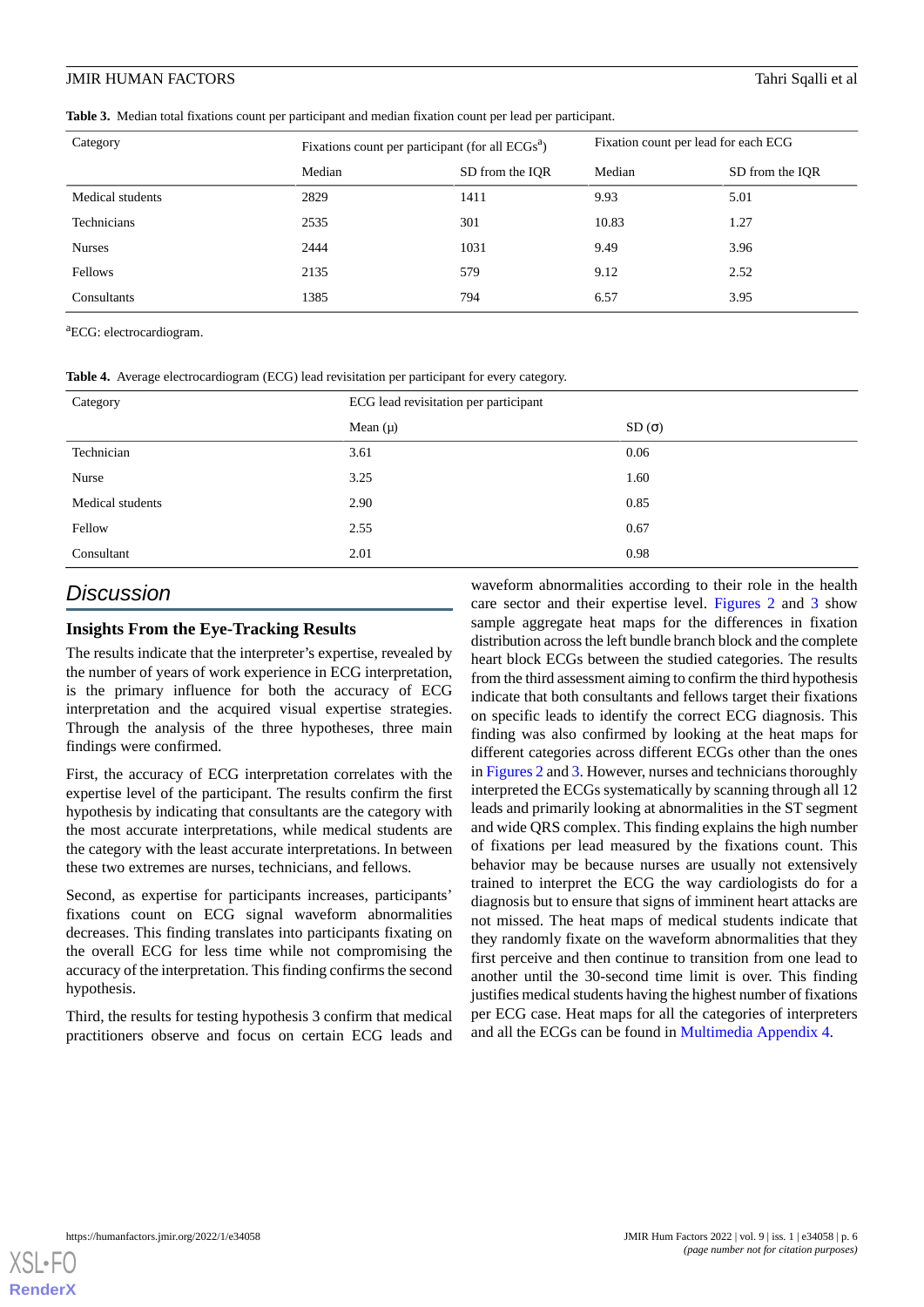<span id="page-6-0"></span>Figure 2. Sample aggregate heat maps showing differences in fixation distribution across the left bundle branch block ECG between the studied categories. ECG: electrocardiogram.



ECG: Left Bundle Branch Block

<span id="page-6-1"></span>**Figure 3.** Sample aggregate heat maps showing differences in fixation distribution across the complete heart block ECG between the studied categories. ECG: electrocardiogram.



**Medical Students** 

Consultants

Fellows



Nurses

**ECG: Complete Heart Block** 

#### **Conclusion**

[XSL](http://www.w3.org/Style/XSL)•FO **[RenderX](http://www.renderx.com/)**

#### *Concluding Remarks*

This paper presents a quantitative analysis of the ECG interpretation visual behavior of different health care practitioners. These health care practitioners belonged to five different categories: medical students, nurses, technicians, fellows, and consultants. Eye-tracking data for these categories

Technicians

were collected while they each interpreted a total of 10 ECGs. Specific eye-tracking metrics such as fixations count and fixation revisitations were quantitatively analyzed for each lead in the standard 12-lead ECG and across all ECGs. This analysis was done to meet the objective of quantifying, using eye tracking, medical practitioners' visual expertise strategies in ECG interpretation as they advance in their medical careers. The main findings relate to how accurate each medical category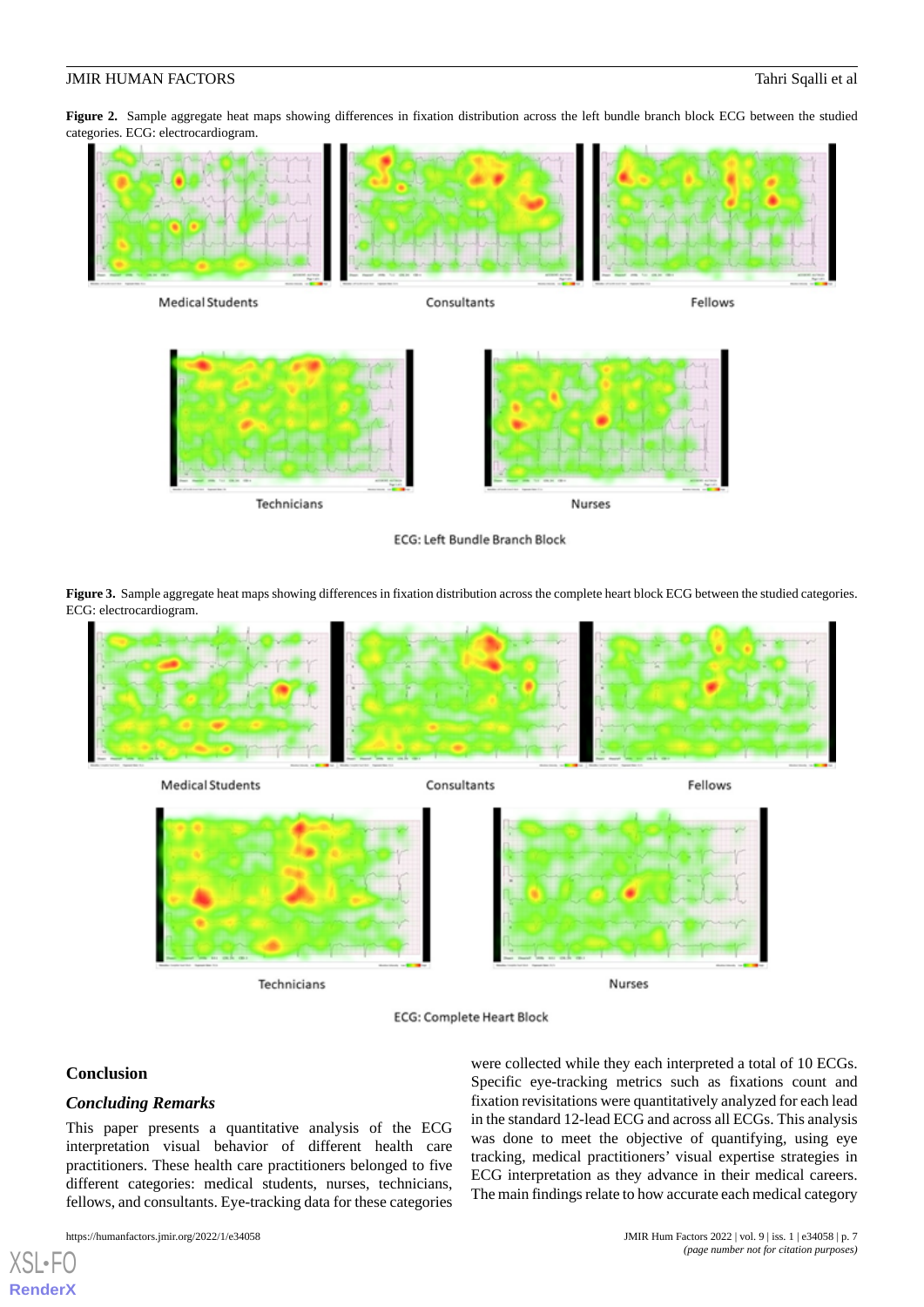is in ECG interpretation when considering their eye movements and visual behavior. The accuracy of the final ECG diagnosis was also associated with the expertise level of participants. Moreover, the increased level of participant expertise made experienced practitioners require less time to fixate on ECG abnormalities and decreased fixation counts, leading to correct diagnoses. Lastly, medical practitioners focus on certain ECG leads and specific waveform abnormalities according to their role in the health care sector and their expertise level.

#### *Study Limitations and Future Works*

Since eye-tracking data is idiosyncratic to every interpreter, a sample size of approximately 60 participants from different categories may not be representative enough. Sample size determination depends on what the designers of the study aim to represent. Recruited sample size may therefore vary according to the targeted population, CIs, and interpreters' confidence

level in their responses. Based on these uncontrollable factors, recruiting more participants and increasing the number of medical practitioner categories are necessary. We addressed this by recruiting a diverse and reasonable number of health care practitioners, but including larger numbers of participants in future work would contribute to a better understanding of visual expertise in ECG interpretation and understanding how different health care practitioners with different roles and expertise levels interpret ECGs. The richness of the study's collected eye movement data has the potential to be further analyzed using machine learning algorithms to deeply reveal differences in visual behavior among the different categories of medical practitioners. We also plan on experimenting with more subtle examples of ECG diagnoses such as nonspecific/incomplete abnormalities and see how the experts deal with conflicting or vague data.

#### **Conflicts of Interest**

<span id="page-7-7"></span>None declared.

# **Multimedia Appendix 1**

<span id="page-7-8"></span>Multiple choice questions for the electrocardiogram eye-tracking experiment. [[PDF File \(Adobe PDF File\), 74 KB](https://jmir.org/api/download?alt_name=humanfactors_v9i1e34058_app1.pdf&filename=e7e00e19fd1b585e810d1e6886834211.pdf)-[Multimedia Appendix 1\]](https://jmir.org/api/download?alt_name=humanfactors_v9i1e34058_app1.pdf&filename=e7e00e19fd1b585e810d1e6886834211.pdf)

### **Multimedia Appendix 2**

<span id="page-7-9"></span>Sample grid-based areas of interest applied to the normal sinus rhythm electrocardiogram. [[PNG File , 1318 KB-Multimedia Appendix 2](https://jmir.org/api/download?alt_name=humanfactors_v9i1e34058_app2.png&filename=60b6a62e857fc6191565fe397c88ecb1.png)]

### <span id="page-7-10"></span>**Multimedia Appendix 3**

Definition of electrocardiogram samples used in the eye-tracking experiment. [[PDF File \(Adobe PDF File\), 93 KB](https://jmir.org/api/download?alt_name=humanfactors_v9i1e34058_app3.pdf&filename=74b185539166cbfdfb16fd18c1c935c3.pdf)-[Multimedia Appendix 3\]](https://jmir.org/api/download?alt_name=humanfactors_v9i1e34058_app3.pdf&filename=74b185539166cbfdfb16fd18c1c935c3.pdf)

### **Multimedia Appendix 4**

<span id="page-7-0"></span>Heat maps for all the categories of interpreters and all the electrocardiograms. [RAR File, 37173 KB-[Multimedia Appendix 4\]](https://jmir.org/api/download?alt_name=humanfactors_v9i1e34058_app4.rar&filename=9800fec6e6c1c25b85cdd21d9efefcf2.rar)

#### <span id="page-7-2"></span><span id="page-7-1"></span>**References**

- 1. Gegenfurtner A, van Merriënboer JJG. Methodologies for studying visual expertise. Frontline Learning Res 2017 Jul 14;5(3):1-13. [doi: [10.14786/flr.v5i3.316](http://dx.doi.org/10.14786/flr.v5i3.316)]
- <span id="page-7-3"></span>2. Heiberg Engel PJ. Tacit knowledge and visual expertise in medical diagnostic reasoning: implications for medical education. Med Teach 2008;30(7):e184-e188. [doi: [10.1080/01421590802144260\]](http://dx.doi.org/10.1080/01421590802144260) [Medline: [18777417\]](http://www.ncbi.nlm.nih.gov/entrez/query.fcgi?cmd=Retrieve&db=PubMed&list_uids=18777417&dopt=Abstract)
- <span id="page-7-4"></span>3. Wu W, Hall AK, Braund H, Bell CR, Szulewski A. The development of visual expertise in ECG interpretation: an eye-tracking augmented re situ interview approach. Teach Learn Med 2021;33(3):258-269. [doi: [10.1080/10401334.2020.1844009\]](http://dx.doi.org/10.1080/10401334.2020.1844009) [Medline: [33302734](http://www.ncbi.nlm.nih.gov/entrez/query.fcgi?cmd=Retrieve&db=PubMed&list_uids=33302734&dopt=Abstract)]
- <span id="page-7-6"></span><span id="page-7-5"></span>4. Kundel HL, Nodine CF, Conant EF, Weinstein SP. Holistic component of image perception in mammogram interpretation: gaze-tracking study. Radiology 2007 Feb;242(2):396-402. [doi: [10.1148/radiol.2422051997](http://dx.doi.org/10.1148/radiol.2422051997)] [Medline: [17255410\]](http://www.ncbi.nlm.nih.gov/entrez/query.fcgi?cmd=Retrieve&db=PubMed&list_uids=17255410&dopt=Abstract)
- 5. Mello-Thoms C, Dunn S, Nodine C, Kundel H. The perception of breast cancers--a spatial frequency analysis of what differentiates missed from reported cancers. IEEE Trans Med Imaging 2003 Oct;22(10):1297-1306. [doi: [10.1109/TMI.2003.817784](http://dx.doi.org/10.1109/TMI.2003.817784)] [Medline: [14552583\]](http://www.ncbi.nlm.nih.gov/entrez/query.fcgi?cmd=Retrieve&db=PubMed&list_uids=14552583&dopt=Abstract)
- 6. Manning D, Ethell S, Donovan T, Crawford T. How do radiologists do it? The influence of experience and training on searching for chest nodules. Radiography 2006 May;12(2):134-142. [doi: [10.1016/j.radi.2005.02.003](http://dx.doi.org/10.1016/j.radi.2005.02.003)]
- 7. Kundel HL, Nodine CF. Interpreting chest radiographs without visual search. Radiology 1975 Sep;116(3):527-532. [doi: [10.1148/116.3.527\]](http://dx.doi.org/10.1148/116.3.527) [Medline: [125436\]](http://www.ncbi.nlm.nih.gov/entrez/query.fcgi?cmd=Retrieve&db=PubMed&list_uids=125436&dopt=Abstract)

[XSL](http://www.w3.org/Style/XSL)•FO **[RenderX](http://www.renderx.com/)**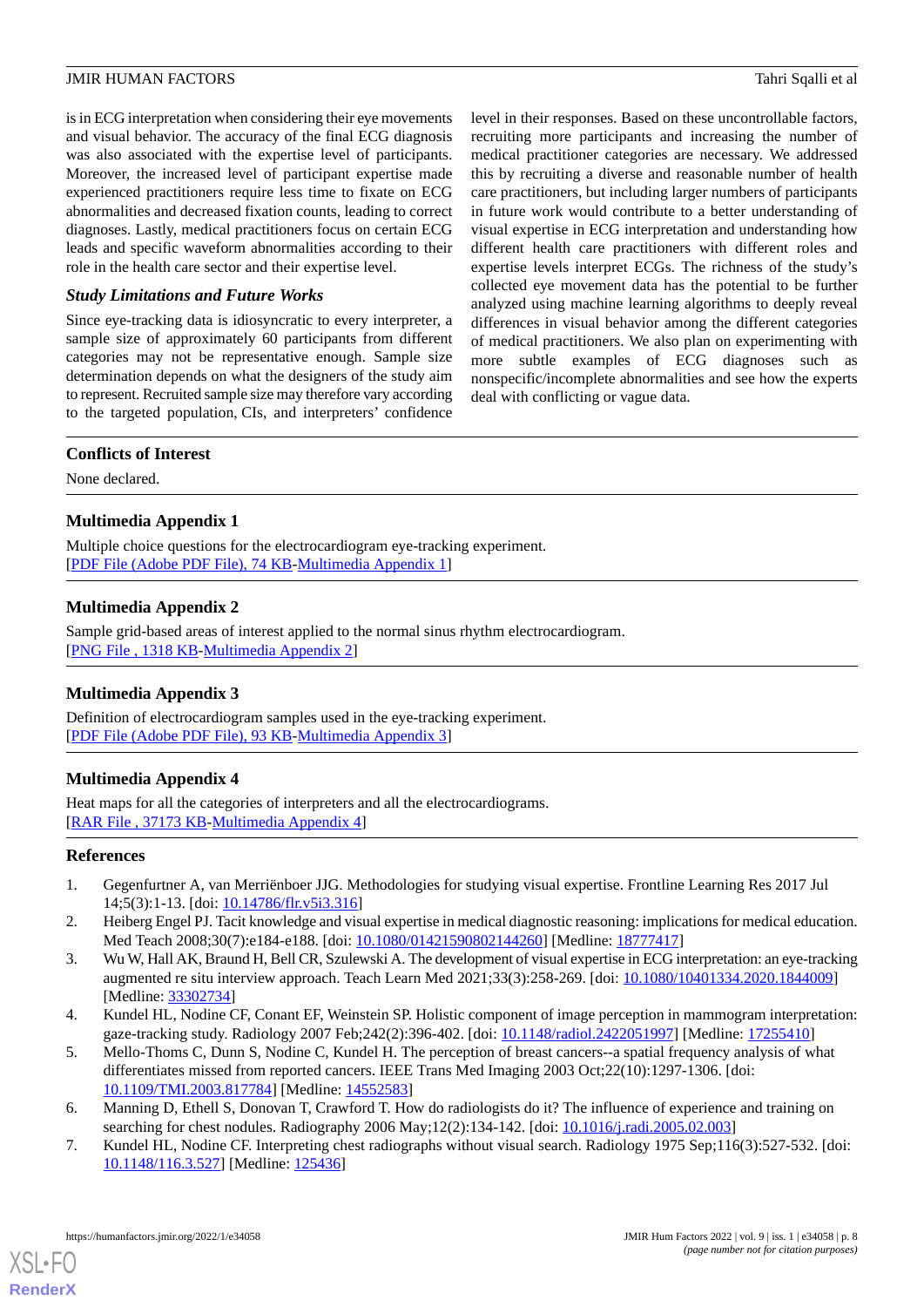- <span id="page-8-0"></span>8. Wood G, Batt J, Appelboam A, Harris A, Wilson MR. Exploring the impact of expertise, clinical history, and visual search on electrocardiogram interpretation. Med Decis Making 2014 Jan;34(1):75-83. [doi: [10.1177/0272989X13492016\]](http://dx.doi.org/10.1177/0272989X13492016) [Medline: [23811761](http://www.ncbi.nlm.nih.gov/entrez/query.fcgi?cmd=Retrieve&db=PubMed&list_uids=23811761&dopt=Abstract)]
- 9. Bond R, Kligfield P, Zhu T, Finlay D, Drew B, Guldenring D, et al. Novel approach to documenting expert ECG interpretation using eye tracking technology: a historical and biographical representation of the late Dr Rory Childers in action. J Electrocardiol 2015;48(1):43-44. [doi: [10.1016/j.jelectrocard.2014.10.017\]](http://dx.doi.org/10.1016/j.jelectrocard.2014.10.017) [Medline: [25465863\]](http://www.ncbi.nlm.nih.gov/entrez/query.fcgi?cmd=Retrieve&db=PubMed&list_uids=25465863&dopt=Abstract)
- <span id="page-8-6"></span>10. Davies A, Mueller J, Horseman L, Splendiani B, Hill E, Vigo M, et al. How do healthcare practitioners read electrocardiograms? A dual-process model of electrocardiogram interpretation. Br J Cardiac Nurs 2019 Oct 01;14(10):1-19. [doi: [10.12968/bjca.2019.0073\]](http://dx.doi.org/10.12968/bjca.2019.0073)
- <span id="page-8-2"></span><span id="page-8-1"></span>11. Breen CJ, Bond R, Finlay D. An evaluation of eye tracking technology in the assessment of 12 lead electrocardiography interpretation. J Electrocardiol 2014;47(6):922-929. [doi: [10.1016/j.jelectrocard.2014.08.008](http://dx.doi.org/10.1016/j.jelectrocard.2014.08.008)] [Medline: [25200901\]](http://www.ncbi.nlm.nih.gov/entrez/query.fcgi?cmd=Retrieve&db=PubMed&list_uids=25200901&dopt=Abstract)
- <span id="page-8-3"></span>12. Cadet JV. Report: cost savings will drive ECG global market to nearly \$160M by 2015. Cardiovascular Business. 2009. URL: [https://www.cardiovascularbusiness.com/topics/cardiovascular-imaging/](https://www.cardiovascularbusiness.com/topics/cardiovascular-imaging/report-cost-savings-will-drive-ecg-global-market-nearly-160m-2015) [report-cost-savings-will-drive-ecg-global-market-nearly-160m-2015](https://www.cardiovascularbusiness.com/topics/cardiovascular-imaging/report-cost-savings-will-drive-ecg-global-market-nearly-160m-2015) [accessed 2020-08-10]
- 13. Kligfield P, Gettes LS, Bailey JJ, Childers R, Deal BJ, Hancock EW, American Heart Association Electrocardiography and Arrhythmias Committee, Council on Clinical Cardiology, American College of Cardiology Foundation, Heart Rhythm Society, et al. Recommendations for the standardization and interpretation of the electrocardiogram: part I: The electrocardiogram and its technology: a scientific statement from the American Heart Association Electrocardiography and Arrhythmias Committee, Council on Clinical Cardiology; the American College of Cardiology Foundation; and the Heart Rhythm Society: endorsed by the International Society for Computerized Electrocardiology. Circulation 2007 Mar 13;115(10):1306-1324. [doi: [10.1161/CIRCULATIONAHA.106.180200\]](http://dx.doi.org/10.1161/CIRCULATIONAHA.106.180200) [Medline: [17322457](http://www.ncbi.nlm.nih.gov/entrez/query.fcgi?cmd=Retrieve&db=PubMed&list_uids=17322457&dopt=Abstract)]
- <span id="page-8-4"></span>14. Tahri Sqalli M, Al-Thani D, Elshazly MB, Al-Hijji M. Interpretation of a 12-lead electrocardiogram by medical students: quantitative eye-tracking approach. JMIR Med Educ 2021 Oct 14;7(4):e26675 [[FREE Full text](https://mededu.jmir.org/2021/4/e26675/)] [doi: [10.2196/26675\]](http://dx.doi.org/10.2196/26675) [Medline: [34647899](http://www.ncbi.nlm.nih.gov/entrez/query.fcgi?cmd=Retrieve&db=PubMed&list_uids=34647899&dopt=Abstract)]
- 15. Tahri Sqalli M, Al-Thani D. AI-supported health coaching model for patients with chronic diseases. 2019 Presented at: 16th International Symposium on Wireless Communication Systems; August 27-30, 2019; Oulu, Finland. [doi: [10.1109/iswcs.2019.8877113](http://dx.doi.org/10.1109/iswcs.2019.8877113)]
- 16. Tahri Sqalli M, Al-Thani D, Qaraqe M, Fernandez-Luque L. Perspectives on human-AI interaction applied to health and wellness management: between milestones and hurdles. In: Househ M, Borycki E, Kushniruk A, editors. Multiple Perspectives on Artificial Intelligence in Healthcare: Opportunities and Challenges. Cham: Springer; 2021:41-51.
- <span id="page-8-5"></span>17. Tahri Sqalli M, Al-Thani D. Towards an integrated health and wellness program using human-IoT interaction. 2020 Presented at: 2020 IEEE International Conference on Informatics, IoT, and Enabling Technologies; February 2-5, 2020; Doha, Qatar. [doi: [10.1109/iciot48696.2020.9089538\]](http://dx.doi.org/10.1109/iciot48696.2020.9089538)
- <span id="page-8-7"></span>18. Tahri Sqalli M, Al-Thani D. On how chronic conditions affect the patient-AI interaction: a literature review. Healthcare (Basel) 2020 Sep 01;8(3):313 [[FREE Full text](https://www.mdpi.com/resolver?pii=healthcare8030313)] [doi: [10.3390/healthcare8030313\]](http://dx.doi.org/10.3390/healthcare8030313) [Medline: [32883036\]](http://www.ncbi.nlm.nih.gov/entrez/query.fcgi?cmd=Retrieve&db=PubMed&list_uids=32883036&dopt=Abstract)
- <span id="page-8-8"></span>19. Tahri Sqalli M, Al-Thani D. Evolution of wearable devices in health coaching: challenges and opportunities. Front Digit Health 2020;2:545646 [\[FREE Full text](http://europepmc.org/abstract/MED/34713031)] [doi: [10.3389/fdgth.2020.545646](http://dx.doi.org/10.3389/fdgth.2020.545646)] [Medline: [34713031\]](http://www.ncbi.nlm.nih.gov/entrez/query.fcgi?cmd=Retrieve&db=PubMed&list_uids=34713031&dopt=Abstract)
- <span id="page-8-9"></span>20. Davies AR. Examining expertise through eye movements: a study of clinicians interpreting electrocardiograms. The University of Manchester Library. 2018. URL: [https://www.escholar.manchester.ac.uk/api/](https://www.escholar.manchester.ac.uk/api/datastream?publicationPid=uk-ac-man-scw:314626&datastreamId=FULL-TEXT.PDF) [datastream?publicationPid=uk-ac-man-scw:314626&datastreamId=FULL-TEXT.PDF](https://www.escholar.manchester.ac.uk/api/datastream?publicationPid=uk-ac-man-scw:314626&datastreamId=FULL-TEXT.PDF) [accessed 2022-02-03]
- <span id="page-8-10"></span>21. Bond R, Zhu T, Finlay D, Drew B, Kligfield P, Guldenring D, et al. Assessing computerized eye tracking technology for gaining insight into expert interpretation of the 12-lead electrocardiogram: an objective quantitative approach. J Electrocardiol 2014;47(6):895-906. [doi: [10.1016/j.jelectrocard.2014.07.011\]](http://dx.doi.org/10.1016/j.jelectrocard.2014.07.011) [Medline: [25110276\]](http://www.ncbi.nlm.nih.gov/entrez/query.fcgi?cmd=Retrieve&db=PubMed&list_uids=25110276&dopt=Abstract)
- <span id="page-8-12"></span><span id="page-8-11"></span>22. Davies A, Harper S, Vigo M, Jay C. Investigating the effect of clinical history before electrocardiogram interpretation on the visual behavior and interpretation accuracy of clinicians. Sci Rep 2019 Aug 05;9(1):11300. [doi: [10.1038/s41598-019-47830-0\]](http://dx.doi.org/10.1038/s41598-019-47830-0) [Medline: [31383896\]](http://www.ncbi.nlm.nih.gov/entrez/query.fcgi?cmd=Retrieve&db=PubMed&list_uids=31383896&dopt=Abstract)
- 23. Farnsworth B. 10 most used eye tracking metrics and terms. iMotions. 2020. URL: [https://imotions.com/blog/](https://imotions.com/blog/10-terms-metrics-eye-tracking/) [10-terms-metrics-eye-tracking/](https://imotions.com/blog/10-terms-metrics-eye-tracking/) [accessed 2022-02-03]
- 24. Research Compliance Assurance. Hamad Bin Khalifa University. URL: [https://www.hbku.edu.qa/en/qbri/research-areas/](https://www.hbku.edu.qa/en/qbri/research-areas/research-compliance) [research-compliance](https://www.hbku.edu.qa/en/qbri/research-areas/research-compliance) [accessed 2022-02-03]
- 25. Tullis T, Albert B. Behavioral and physiological metrics. In: Measuring the User Experience Collecting, Analyzing, and Presenting Usability Metrics. Amsterdam: Elsevier Inc; 2013:163-186.

### **Abbreviations**

**AOI:** area of interest **ECG:** electrocardiogram